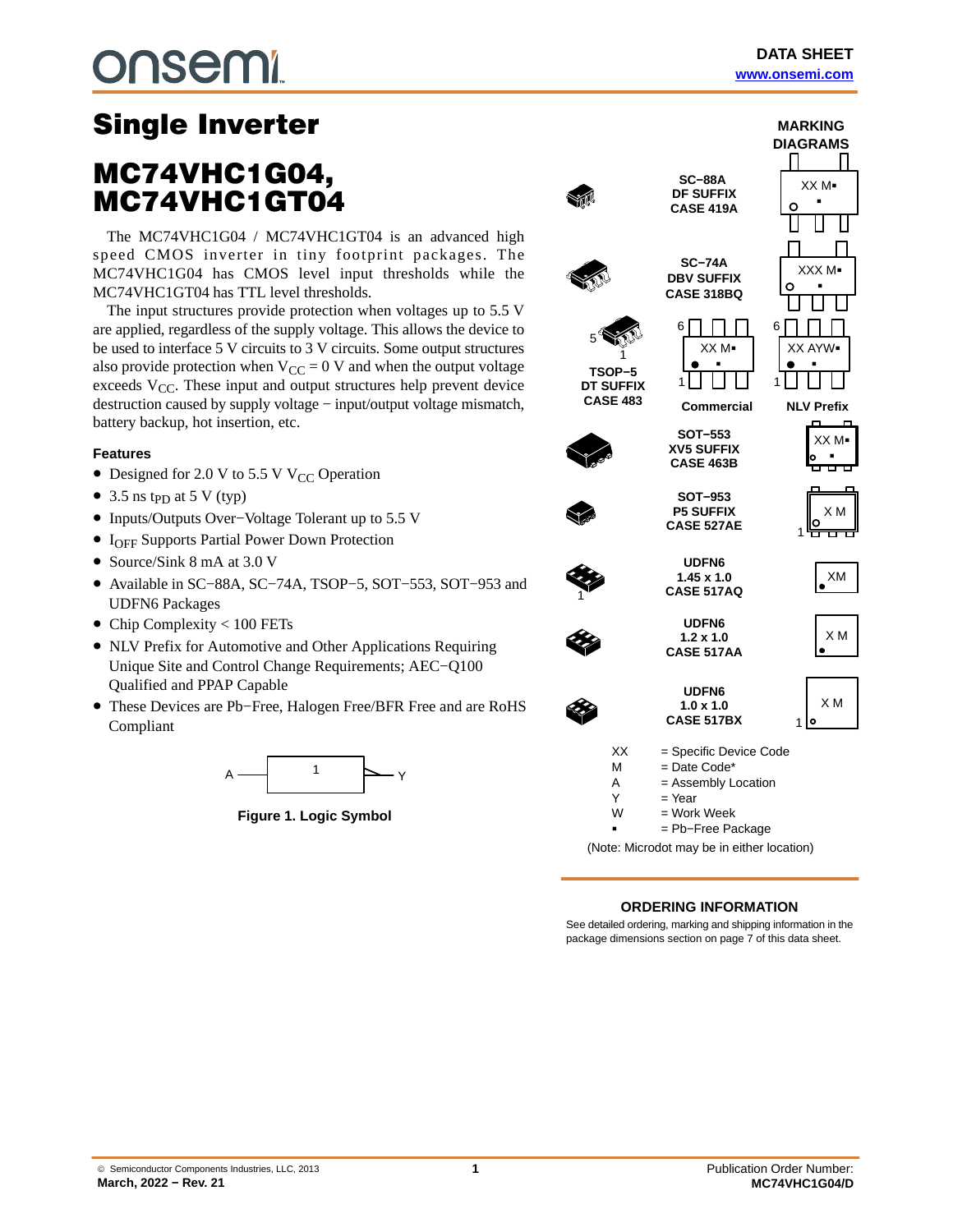



 $NC 1$   $J 1 6$   $V_{CC}$ A GND 3  $\vert$  4  $\vert$  Y 1 2 3 5 4 6 NC **UDFN6**

**Figure 2. Pinout** (Top View)

## **PIN ASSIGNMENT**

**(SC−88A/SOT−553/ TSOP−5/SC−74A)**

| Pin | <b>Function</b> |
|-----|-----------------|
|     | <b>NC</b>       |
| 2   | Д               |
| 3   | <b>GND</b>      |
|     |                 |
| 5   | $V_{CC}$        |

| <b>PIN ASSIGNMENT (SOT-953)</b> |                 |  |  |  |  |
|---------------------------------|-----------------|--|--|--|--|
| Pin                             | <b>Function</b> |  |  |  |  |
|                                 | А               |  |  |  |  |
| 2                               | GND             |  |  |  |  |
| 3                               | <b>NC</b>       |  |  |  |  |
|                                 |                 |  |  |  |  |
| 5                               | $V_{\rm CC}$    |  |  |  |  |

### **PIN ASSIGNMENT (UDFN)**

| Pin | <b>Function</b> |
|-----|-----------------|
|     | <b>NC</b>       |
| 2   | Α               |
| 3   | <b>GND</b>      |
|     |                 |
| 5   | <b>NC</b>       |
| ี่ค | $V_{\rm CC}$    |

### **FUNCTION TABLE**

| Input | Output |
|-------|--------|
| А     |        |
|       | н      |
| н     |        |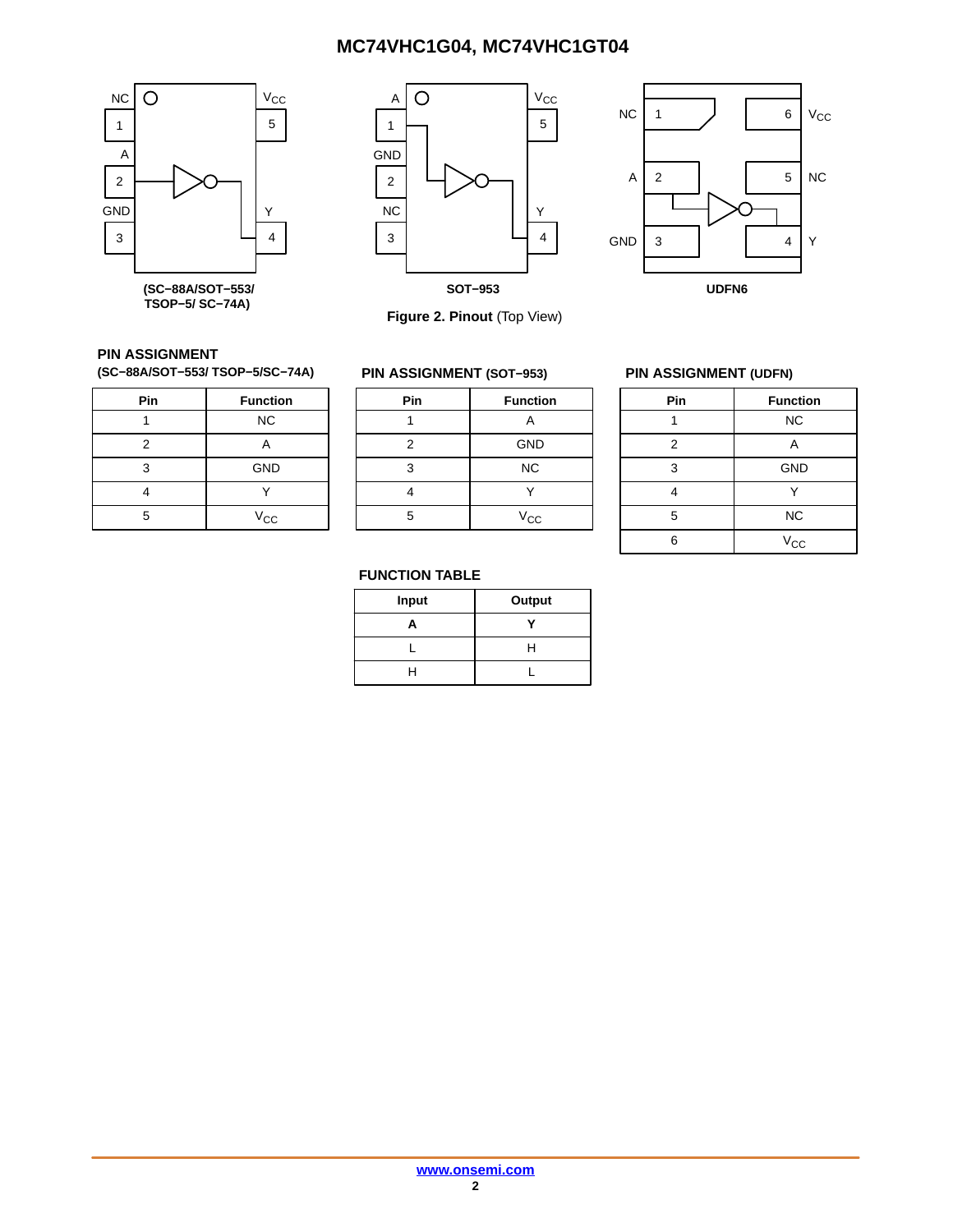### <span id="page-2-0"></span>**MAXIMUM RATINGS**

| Symbol                              | <b>Characteristics</b>                         | Value                                                                                                     | Unit                                                             |                   |
|-------------------------------------|------------------------------------------------|-----------------------------------------------------------------------------------------------------------|------------------------------------------------------------------|-------------------|
| $V_{\rm CC}$                        | DC Supply Voltage                              | TSOP-5, SC-88A (NLV)<br>SC-74A, SC-88A, UDFN6, SOT-553, SOT-953                                           | $-0.5$ to $+7.0$<br>$-0.5$ to $+6.5$                             | $\vee$            |
| $V_{IN}$                            | DC Input Voltage                               | TSOP-5, SC-88A (NLV)<br>SC-74A, SC-88A, UDFN6, SOT-553, SOT-953                                           | $-0.5$ to $+7.0$<br>$-0.5$ to $+6.5$                             | $\vee$            |
| $V_{OUT}$                           | DC Output Voltage (NLV)                        | 1Gxx                                                                                                      | $-0.5$ to $V_{CC}$ + 0.5                                         | $\vee$            |
|                                     |                                                | 1GTxx<br>Active-Mode (High or Low State)<br>Tri-State Mode (Note 1)<br>Power–Down Mode ( $V_{CC} = 0 V$ ) | $-0.5$ to $V_{CC}$ + 0.5<br>$-0.5$ to $+7.0$<br>$-0.5$ to $+7.0$ |                   |
|                                     | DC Output Voltage                              | Active-Mode (High or Low State)<br>Tri-State Mode (Note 1)<br>Power–Down Mode ( $V_{CC} = 0 V$ )          | $-0.5$ to $V_{CC}$ + 0.5<br>$-0.5$ to $+6.5$<br>$-0.5$ to $+6.5$ | $\vee$            |
| $I_{\mathsf{IK}}$                   | DC Input Diode Current                         | $V_{IN}$ < GND                                                                                            | $-20$                                                            | mA                |
| $I_{OK}$                            | DC Output Diode Current (NLV)                  | $V_{OUT}$ > $V_{CC}$ , $V_{OUT}$ < GND<br>1Gxx                                                            | ±20                                                              | mA                |
|                                     |                                                | 1GTxx<br>$V_{\text{OUT}} <$ GND                                                                           | $-20$                                                            |                   |
|                                     | DC Output Diode Current                        | $V_{\text{OUT}} <$ GND                                                                                    | $-20$                                                            | mA                |
| I <sub>OUT</sub>                    | DC Output Source/Sink Current                  | ±25                                                                                                       | mA                                                               |                   |
| I <sub>CC</sub> or I <sub>GND</sub> | DC Supply Current per Supply Pin or Ground Pin | ±50                                                                                                       | mA                                                               |                   |
| <b>T</b> <sub>STG</sub>             | Storage Temperature Range                      |                                                                                                           | $-65$ to $+150$                                                  | $^{\circ}{\rm C}$ |
| $T_{L}$                             | Lead Temperature, 1 mm from Case for 10 secs   |                                                                                                           | 260                                                              | $^{\circ}C$       |
| $T_{\rm J}$                         | Junction Temperature Under Bias                |                                                                                                           | $+150$                                                           | $^{\circ}C$       |
| $\theta$ JA                         | Thermal Resistance (Note 2)                    | 377<br>320<br>324<br>254<br>154                                                                           | °C/W                                                             |                   |
| $P_D$                               | Power Dissipation in Still Air                 | 332<br>390<br>386<br>491<br>812                                                                           | mW                                                               |                   |
| <b>MSL</b>                          | Moisture Sensitivity                           | Level 1                                                                                                   | $\overline{\phantom{0}}$                                         |                   |
| $F_R$                               | <b>Flammability Rating</b>                     | Oxygen Index: 28 to 34                                                                                    | UL 94 V-0 @ 0.125 in                                             |                   |
| <b>VESD</b>                         | ESD Withstand Voltage (Note 3)                 | Human Body Model<br><b>Charged Device Model</b>                                                           | 2000<br>1000                                                     | V                 |
| Latchup                             | Latchup Performance (Note 4)                   |                                                                                                           | ±100                                                             | mA                |

Stresses exceeding those listed in the Maximum Ratings table may damage the device. If any of these limits are exceeded, device functionality should not be assumed, damage may occur and reliability may be affected.

1. Applicable to devices with outputs that may be tri−stated.

2. Measured with minimum pad spacing on an FR4 board, using 10mm−by−1inch, 2 ounce copper trace no air flow per JESD51−7.

3. HBM tested to ANSI/ESDA/JEDEC JS−001−2017. CDM tested to EIA/JESD22−C101−F. JEDEC recommends that ESD qualification to EIA/JESD22−A115−A (Machine Model) be discontinued per JEDEC/JEP172A.

4. Tested to EIA/JESD78 Class II.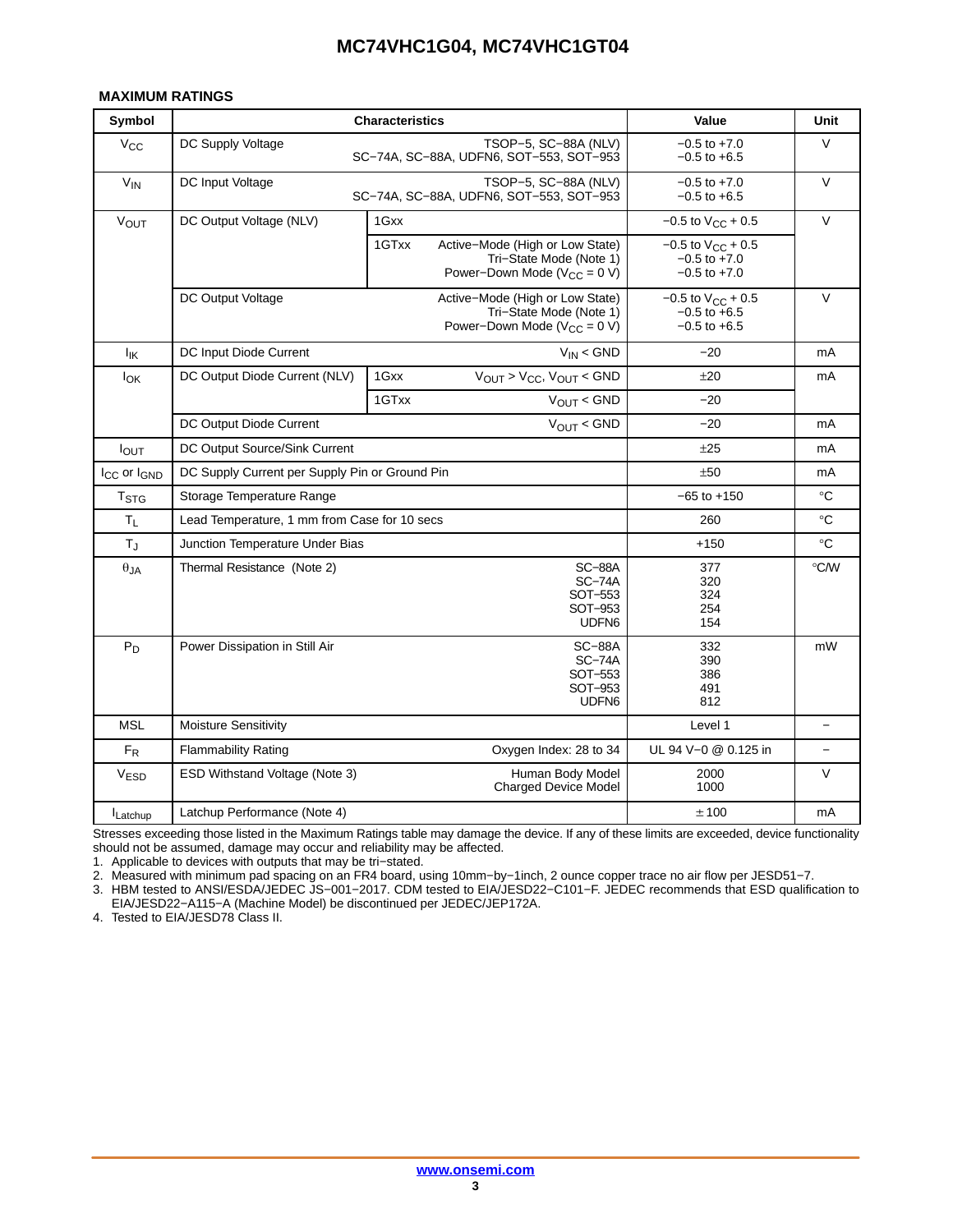### **RECOMMENDED OPERATING CONDITIONS**

| Symbol        |                                    | Min                                                                                                                                                                                         | Max                                       | Unit                       |             |
|---------------|------------------------------------|---------------------------------------------------------------------------------------------------------------------------------------------------------------------------------------------|-------------------------------------------|----------------------------|-------------|
| $V_{\rm CC}$  | Positive DC Supply Voltage         | 2.0                                                                                                                                                                                         | 5.5                                       | V                          |             |
| $V_{IN}$      | DC Input Voltage                   | $\Omega$                                                                                                                                                                                    | 5.5                                       | V                          |             |
| <b>VOUT</b>   | DC Output Voltage (NLV)            | 1Gxx                                                                                                                                                                                        | 0                                         | $V_{\rm CC}$               | V           |
|               |                                    | 1GTxx<br>Active-Mode (High or Low State)<br>Tri-State Mode (Note 1)<br>Power-Down Mode ( $V_{CC}$ = 0 V)                                                                                    | 0<br>0<br>0                               | $V_{CC}$<br>5.5<br>5.5     |             |
|               | DC Output Voltage                  | Active-Mode (High or Low State)<br>Tri-State Mode (Note 1)<br>Power-Down Mode ( $V_{CC} = 0 V$ )                                                                                            | 0<br>0<br>0                               | $V_{CC}$<br>5.5<br>5.5     | $\vee$      |
| $T_A$         | <b>Operating Temperature Range</b> |                                                                                                                                                                                             | $-55$                                     | $+125$                     | $^{\circ}C$ |
| $t_r$ , $t_f$ | Input Rise and Fall Time           | TSOP-5, SC-88A (NLV)<br>$V_{\text{CC}} = 3.0 \text{ V}$ to 3.6 V<br>$V_{CC} = 4.5 V$ to 5.5 V                                                                                               | 0<br>0                                    | 100<br>20                  | ns/V        |
|               | Input Rise and Fall Time           | SC-74A, SC-88A, UDFN6, SOT-553, SOT-953<br>$V_{\rm CC}$ = 2.0 V<br>$V_{\text{CC}} = 2.3 \text{ V}$ to 2.7 V<br>$V_{\text{CC}}$ = 3.0 V to 3.6 V<br>$V_{\text{CC}} = 4.5 \text{ V}$ to 5.5 V | $\begin{matrix} 0 \\ 0 \\ 0 \end{matrix}$ | 20<br>20<br>$\frac{10}{5}$ |             |

Functional operation above the stresses listed in the Recommended Operating Ranges is not implied. Extended exposure to stresses beyond the Recommended Operating Ranges limits may affect device reliability.

|                 |                                    | <b>Test</b>                                                                                                                                                | Vcc                             |                                         | $T_A = 25^{\circ}C$                                                |                                                                                            |                                                                     | $-40^{\circ}C \leq T_A \leq 85^{\circ}C$ |                                   | $-55^{\circ}C \leq T_A \leq 125^{\circ}C$ |         |
|-----------------|------------------------------------|------------------------------------------------------------------------------------------------------------------------------------------------------------|---------------------------------|-----------------------------------------|--------------------------------------------------------------------|--------------------------------------------------------------------------------------------|---------------------------------------------------------------------|------------------------------------------|-----------------------------------|-------------------------------------------|---------|
| Symbol          | <b>Parameter</b>                   | <b>Conditions</b>                                                                                                                                          | (V)                             | <b>Min</b>                              | <b>Typ</b>                                                         | Max                                                                                        | <b>Min</b>                                                          | Max                                      | Min                               | Max                                       | Unit    |
| V <sub>IH</sub> | High-Level Input                   |                                                                                                                                                            | 2.0                             | 1.5                                     | $\equiv$                                                           | $\overline{\phantom{0}}$                                                                   | 1.5                                                                 | $\equiv$                                 | 1.5                               |                                           | V       |
|                 | Voltage                            |                                                                                                                                                            | 3.0                             | 2.1                                     | $\overline{\phantom{0}}$                                           | $\overline{\phantom{0}}$                                                                   | 2.1                                                                 | $\overline{\phantom{m}}$                 | 2.1                               | $\overline{\phantom{0}}$                  |         |
|                 |                                    |                                                                                                                                                            | 4.5                             | 3.15                                    | $\overline{\phantom{0}}$                                           | $\overline{\phantom{0}}$                                                                   | 3.15                                                                | $\qquad \qquad -$                        | 3.15                              | $\overline{\phantom{0}}$                  |         |
|                 |                                    |                                                                                                                                                            | 5.5                             | 3.85                                    | $\qquad \qquad -$                                                  | $\overline{\phantom{0}}$                                                                   | 3.85                                                                | $\equiv$                                 | 3.85                              | $\equiv$                                  |         |
| $V_{IL}$        | Low-Level Input                    |                                                                                                                                                            | 2.0                             | $\equiv$                                | $\equiv$                                                           | 0.5                                                                                        | $\overline{\phantom{0}}$                                            | 0.5                                      | $\equiv$                          | 0.5                                       | V       |
|                 | Voltage                            |                                                                                                                                                            | 3.0                             | $\equiv$                                | $\overline{\phantom{0}}$                                           | 0.9                                                                                        | $\overline{\phantom{0}}$                                            | 0.9                                      | $-$                               | 0.9                                       |         |
|                 |                                    |                                                                                                                                                            | 4.5                             | $\overline{\phantom{0}}$                | $\overline{\phantom{0}}$                                           | 1.35                                                                                       | $\qquad \qquad -$                                                   | 1.35                                     | $\overline{\phantom{a}}$          | 1.35                                      |         |
|                 |                                    |                                                                                                                                                            | 5.5                             | $\overline{\phantom{0}}$                |                                                                    | 1.65                                                                                       | $\overline{\phantom{0}}$                                            | 1.65                                     | $\qquad \qquad -$                 | 1.65                                      |         |
| V <sub>OH</sub> | High-Level Output<br>Voltage       | $V_{IN}$ = $V_{IH}$ or $V_{II}$<br>$I_{OH} = -50 \mu A$<br>$I_{OH} = -50 \mu A$<br>$I_{OH} = -50 \mu A$<br>$I_{OH} = -4 \overline{m}A$<br>$I_{OH} = -8$ mA | 2.0<br>3.0<br>4.5<br>3.0<br>4.5 | 1.9<br>2.9<br>4.4<br>2.58<br>3.94       | 2.0<br>3.0<br>4.5<br>$\overline{\phantom{0}}$<br>$\qquad \qquad -$ | $\overline{\phantom{0}}$<br>$\overline{\phantom{0}}$<br>$\overline{\phantom{0}}$<br>-<br>- | 1.9<br>2.9<br>4.4<br>2.48<br>3.80                                   | $\overline{\phantom{0}}$                 | 1.9<br>2.9<br>4.4<br>2.34<br>3.66 |                                           | $\vee$  |
| $V_{OL}$        | Low-Level Output<br>Voltage        | $V_{IN} = V_{IH}$ or $V_{IL}$<br>$I_{OL}$ = 50 µA<br>$I_{OL}$ = 50 µA<br>$I_{OL}$ = 50 µA<br>$I_{OL} = 4 mA$<br>$I_{OL} = 8 \text{ mA}$                    | 2.0<br>3.0<br>4.5<br>3.0<br>4.5 | -<br>$\overline{\phantom{0}}$<br>—<br>- | 0.0<br>0.0<br>0.0<br>$\overline{\phantom{m}}$                      | 0.1<br>0.1<br>0.1<br>0.36<br>0.36                                                          | —<br>$\overline{\phantom{0}}$<br>-<br>$\overline{\phantom{0}}$<br>- | 0.1<br>0.1<br>0.1<br>0.44<br>0.44        |                                   | 0.1<br>0.1<br>0.1<br>0.52<br>0.52         | V       |
| $I_{IN}$        | Input Leakage<br>Current           | $V_{IN}$ = 5.5 V or<br><b>GND</b>                                                                                                                          | 2.0<br>to 5.5                   | -                                       | $\overline{\phantom{0}}$                                           | ±0.1                                                                                       | -                                                                   | ±1.0                                     | —                                 | ± 1.0                                     | μA      |
| $I_{OFF}$       | Power Off Leakage<br>Current (NLV) | $V_{IN}$ = 5.5 V                                                                                                                                           | 0.0                             |                                         |                                                                    | 1.0                                                                                        |                                                                     | 10                                       |                                   | 10                                        | $\mu$ A |
|                 | Power Off Leakage<br>Current       | $V_{IN}$ = 5.5 V or<br>$V_{OIII}$ = 5.5 V                                                                                                                  | 0.0                             | -                                       | $\overline{\phantom{0}}$                                           | 1.0                                                                                        | $\overline{\phantom{0}}$                                            | 10                                       | $\qquad \qquad -$                 | 10                                        | μA      |
| $I_{\rm CC}$    | Quiescent Supply<br>Current        | $V_{IN} = V_{CC}$ or<br><b>GND</b>                                                                                                                         | 5.5                             |                                         |                                                                    | 1.0                                                                                        | $\overline{\phantom{0}}$                                            | 20                                       | $\overline{\phantom{0}}$          | 40                                        | μA      |

#### **DC ELECTRICAL CHARACTERISTICS (MC74VHC1G04)**

Product parametric performance is indicated in the Electrical Characteristics for the listed test conditions, unless otherwise noted. Product performance may not be indicated by the Electrical Characteristics if operated under different conditions.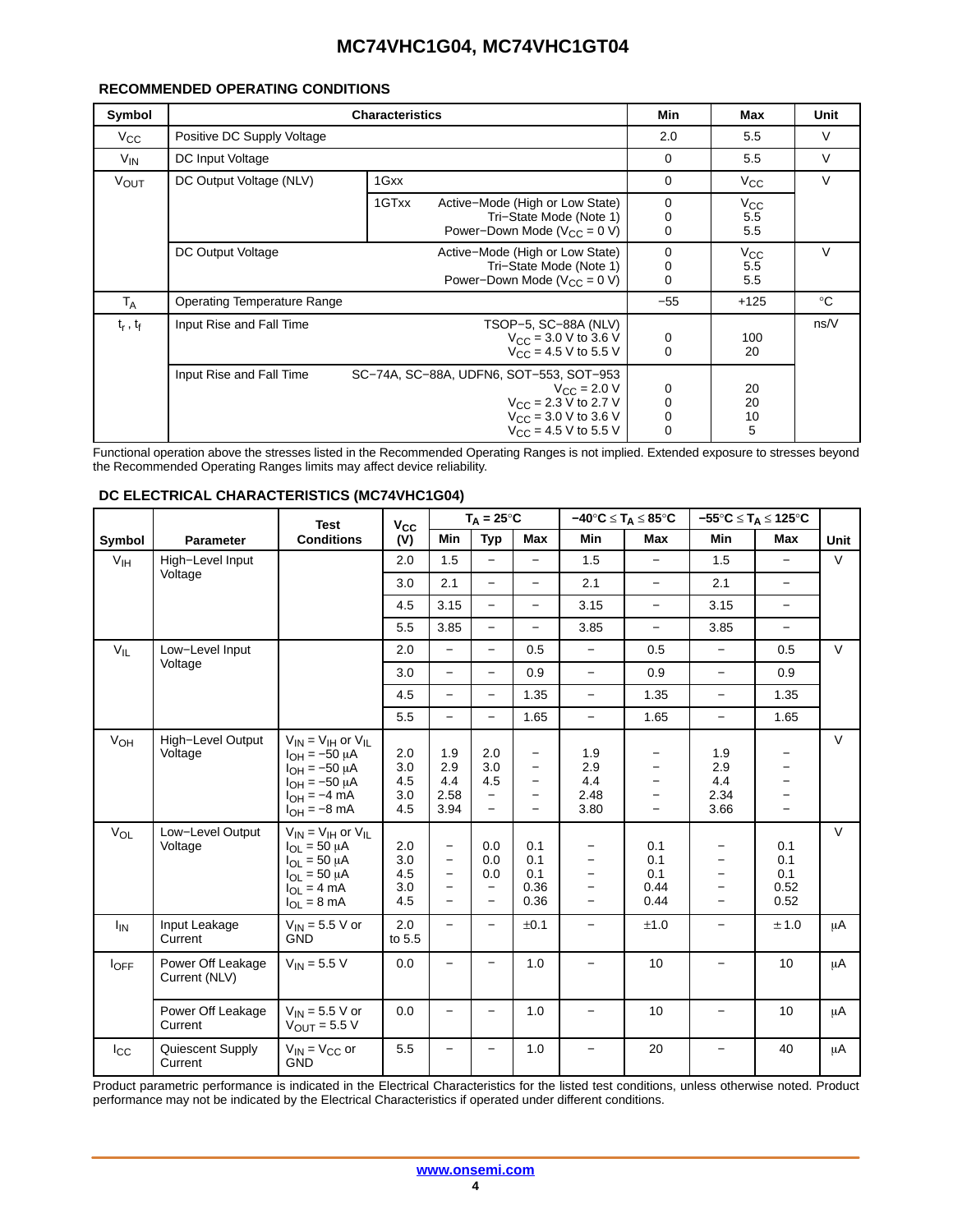### **DC ELECTRICAL CHARACTERISTICS (MC74VHC1GT04)**

|                  |                                                            | <b>Test</b>                                                                                                                                                  | $V_{CC}$                        |                                                                         | $T_A = 25^{\circ}C$                                                       |                                                                                                       | $-40^{\circ}C \leq T_A \leq 85^{\circ}C$                                                                     |                                               |                                                                              | $-55^{\circ}C \leq T_A \leq 125^{\circ}C$                               |             |
|------------------|------------------------------------------------------------|--------------------------------------------------------------------------------------------------------------------------------------------------------------|---------------------------------|-------------------------------------------------------------------------|---------------------------------------------------------------------------|-------------------------------------------------------------------------------------------------------|--------------------------------------------------------------------------------------------------------------|-----------------------------------------------|------------------------------------------------------------------------------|-------------------------------------------------------------------------|-------------|
| Symbol           | <b>Parameter</b>                                           | <b>Conditions</b>                                                                                                                                            | (V)                             | Min                                                                     | <b>Typ</b>                                                                | Max                                                                                                   | Min                                                                                                          | Max                                           | Min                                                                          | Max                                                                     | <b>Unit</b> |
| $V_{\text{IH}}$  | High-Level Input                                           |                                                                                                                                                              | 2.0                             | 1.0                                                                     | $\qquad \qquad -$                                                         | $\overline{\phantom{0}}$                                                                              | 1.0                                                                                                          | $\equiv$                                      | 1.0                                                                          | $\equiv$                                                                | $\vee$      |
|                  | Voltage                                                    |                                                                                                                                                              | 3.0                             | 1.4                                                                     | $\overline{\phantom{0}}$                                                  | $\equiv$                                                                                              | 1.4                                                                                                          | $\qquad \qquad -$                             | 1.4                                                                          | $\overline{\phantom{0}}$                                                |             |
|                  |                                                            |                                                                                                                                                              | 4.5                             | 2.0                                                                     | $\overline{\phantom{0}}$                                                  |                                                                                                       | 2.0                                                                                                          | $\overline{\phantom{0}}$                      | 2.0                                                                          | $\overline{\phantom{0}}$                                                |             |
|                  |                                                            |                                                                                                                                                              | 5.5                             | 2.0                                                                     | $\qquad \qquad -$                                                         | $\overline{\phantom{0}}$                                                                              | 2.0                                                                                                          | $\overline{\phantom{0}}$                      | 2.0                                                                          | $\equiv$                                                                |             |
| $V_{IL}$         | Low-Level Input                                            |                                                                                                                                                              | 2.0                             | $\equiv$                                                                | $\overline{\phantom{0}}$                                                  | 0.28                                                                                                  | $\overline{\phantom{0}}$                                                                                     | 0.28                                          | $\overline{\phantom{0}}$                                                     | 0.28                                                                    | $\vee$      |
|                  | Voltage                                                    |                                                                                                                                                              | 3.0                             | $\equiv$                                                                | $\overline{\phantom{0}}$                                                  | 0.45                                                                                                  | $\overline{\phantom{0}}$                                                                                     | 0.45                                          | $\overline{\phantom{0}}$                                                     | 0.45                                                                    |             |
|                  |                                                            |                                                                                                                                                              | 4.5                             | $\overline{\phantom{0}}$                                                | $\overline{\phantom{0}}$                                                  | 0.8                                                                                                   | $\overline{\phantom{0}}$                                                                                     | 0.8                                           | $\overline{\phantom{0}}$                                                     | 0.8                                                                     |             |
|                  |                                                            |                                                                                                                                                              | 5.5                             | $\overline{\phantom{0}}$                                                | $\equiv$                                                                  | 0.8                                                                                                   | $\overline{\phantom{0}}$                                                                                     | 0.8                                           | $\overline{\phantom{0}}$                                                     | 0.8                                                                     |             |
| V <sub>OH</sub>  | High-Level Output<br>Voltage                               | $V_{IN} = V_{IH}$ or $V_{II}$<br>$I_{OH} = -50 \mu A$<br>$I_{OH} = -50 \mu A$<br>$I_{OH} = -50 \mu A$<br>$I_{OH} = -4$ mA<br>$I_{OH} = -8$ mA                | 2.0<br>3.0<br>4.5<br>3.0<br>4.5 | 1.9<br>2.9<br>4.4<br>2.58<br>3.94                                       | 2.0<br>3.0<br>4.5<br>$\overline{\phantom{0}}$                             | $\qquad \qquad -$<br>$\overline{\phantom{0}}$<br>$\overline{\phantom{0}}$<br>$\overline{\phantom{0}}$ | 1.9<br>2.9<br>4.4<br>2.48<br>3.80                                                                            | $\overline{\phantom{0}}$<br>$\qquad \qquad -$ | 1.9<br>2.9<br>4.4<br>2.34<br>3.66                                            | -<br>$\qquad \qquad -$<br>$\overline{\phantom{0}}$<br>$\qquad \qquad -$ | $\vee$      |
| $V_{OL}$         | Low-Level Output<br>Voltage                                | $V_{IN} = V_{IH}$ or $V_{IL}$<br>$I_{\text{OI}} = 50 \mu A$<br>$I_{OL}$ = 50 µA<br>$I_{OL} = 50 \mu A$<br>$I_{OL} = 4 \text{ mA}$<br>$I_{OL} = 8 \text{ mA}$ | 2.0<br>3.0<br>4.5<br>3.0<br>4.5 | $\qquad \qquad -$<br>$\qquad \qquad -$<br>$\qquad \qquad -$<br>$\equiv$ | 0.0<br>0.0<br>0.0<br>$\overline{\phantom{0}}$<br>$\overline{\phantom{0}}$ | 0.1<br>0.1<br>0.1<br>0.36<br>0.36                                                                     | $\overline{\phantom{0}}$<br>$\overline{\phantom{0}}$<br>$\overline{\phantom{0}}$<br>$\overline{\phantom{0}}$ | 0.1<br>0.1<br>0.1<br>0.44<br>0.44             | $\equiv$<br>$\overline{\phantom{0}}$<br>$\qquad \qquad -$<br>$\equiv$<br>$-$ | 0.1<br>0.1<br>0.1<br>0.52<br>0.52                                       | $\vee$      |
| $I_{IN}$         | Input Leakage<br>Current                                   | $V_{IN}$ = 5.5 V or<br><b>GND</b>                                                                                                                            | 2.0<br>to 5.5                   | $\overline{\phantom{0}}$                                                | $\overline{\phantom{0}}$                                                  | ±0.1                                                                                                  | $\qquad \qquad -$                                                                                            | ±1.0                                          | $\overline{\phantom{0}}$                                                     | ± 1.0                                                                   | μA          |
| $I_{\text{OFF}}$ | Power Off Leakage<br>Current                               | $V_{IN}$ = 5.5 V or<br>$V_{OUT}$ = 5.5 V                                                                                                                     | 0                               | $\qquad \qquad -$                                                       | $\overline{\phantom{0}}$                                                  | 1.0                                                                                                   | $\overline{\phantom{m}}$                                                                                     | 10                                            | $\overline{\phantom{0}}$                                                     | 10                                                                      | μA          |
| $I_{\rm CC}$     | Quiescent Supply<br>Current                                | $V_{IN} = V_{CC}$ or<br><b>GND</b>                                                                                                                           | 5.5                             |                                                                         | $\overline{\phantom{0}}$                                                  | 1.0                                                                                                   | $\overline{a}$                                                                                               | 20                                            | $\equiv$                                                                     | 40                                                                      | μA          |
| $I_{\text{CCT}}$ | Increase in Quies-<br>cent Supply Current<br>per Input Pin | One Input: V <sub>IN</sub><br>$= 3.4$ V; Other<br>Input at V <sub>CC</sub> or<br><b>GND</b>                                                                  | 5.5                             |                                                                         |                                                                           | 1.35                                                                                                  | $\overline{\phantom{0}}$                                                                                     | 1.5                                           | $\overline{\phantom{0}}$                                                     | 1.65                                                                    | mA          |

### **AC ELECTRICAL CHARACTERISTICS**

|                    |                                        |                                         |              |                 | $T_A = 25^{\circ}C$ |                          |            | $-40^{\circ}$ C $\leq$ T <sub>A</sub> $\leq$ 85 $^{\circ}$ C |                                                   | $-55^{\circ}$ C $\leq$ T <sub>A</sub> $\leq$ 125°C |             |
|--------------------|----------------------------------------|-----------------------------------------|--------------|-----------------|---------------------|--------------------------|------------|--------------------------------------------------------------|---------------------------------------------------|----------------------------------------------------|-------------|
| Symbol             | <b>Parameter</b>                       | <b>Conditions</b>                       | $V_{CC} (V)$ | <b>Min</b>      | Typ                 | Max                      | <b>Min</b> | Max                                                          | Min                                               | <b>Max</b>                                         | <b>Unit</b> |
| t <sub>PLH</sub> , | Propagation Delay,                     | $C_1 = 15 pF$                           | 3.0 to 3.6   |                 | 4.5                 | 7.1                      |            | 8.5                                                          |                                                   | 10.0                                               | ns          |
| <sup>t</sup> PHL   | A to Y<br>(Figures 3 and 4)            | $C_1 = 50 pF$                           |              |                 | 6.4                 | 10.6                     |            | 12.0                                                         |                                                   | 14.5                                               |             |
|                    |                                        | $C_1 = 15 pF$                           | 4.5 to 5.5   |                 | 3.5                 | 5.5                      |            | 6.5                                                          |                                                   | 8.0                                                |             |
|                    |                                        | $C_1 = 50$ pF                           |              |                 | 4.5                 | 7.5                      |            | 8.5                                                          |                                                   | 10.0                                               |             |
| $C_{IN}$           | Input Capacitance                      |                                         |              |                 | 4.0                 | 10                       |            | 10                                                           |                                                   | 10                                                 | pF          |
| C <sub>OUT</sub>   | <b>Output Capacitance</b>              | Output in<br>High<br>Impedance<br>State |              | $\qquad \qquad$ | 6.0                 | $\overline{\phantom{0}}$ |            |                                                              |                                                   |                                                    | pF          |
|                    |                                        |                                         |              |                 |                     |                          |            |                                                              | Typical @ 25 $\degree$ C, V <sub>CC</sub> = 5.0 V |                                                    |             |
| $C_{PD}$           | Power Dissipation Capacitance (Note 5) |                                         |              |                 |                     |                          |            | 8.0                                                          |                                                   | pF                                                 |             |

8.0 pF 5. C<sub>PD</sub> is defined as the value of the internal equivalent capacitance which is calculated from the operating current consumption without load.<br>Average operating current can be obtained by the equation: I<sub>CC(OPR)</sub> = C<sub>PD</sub>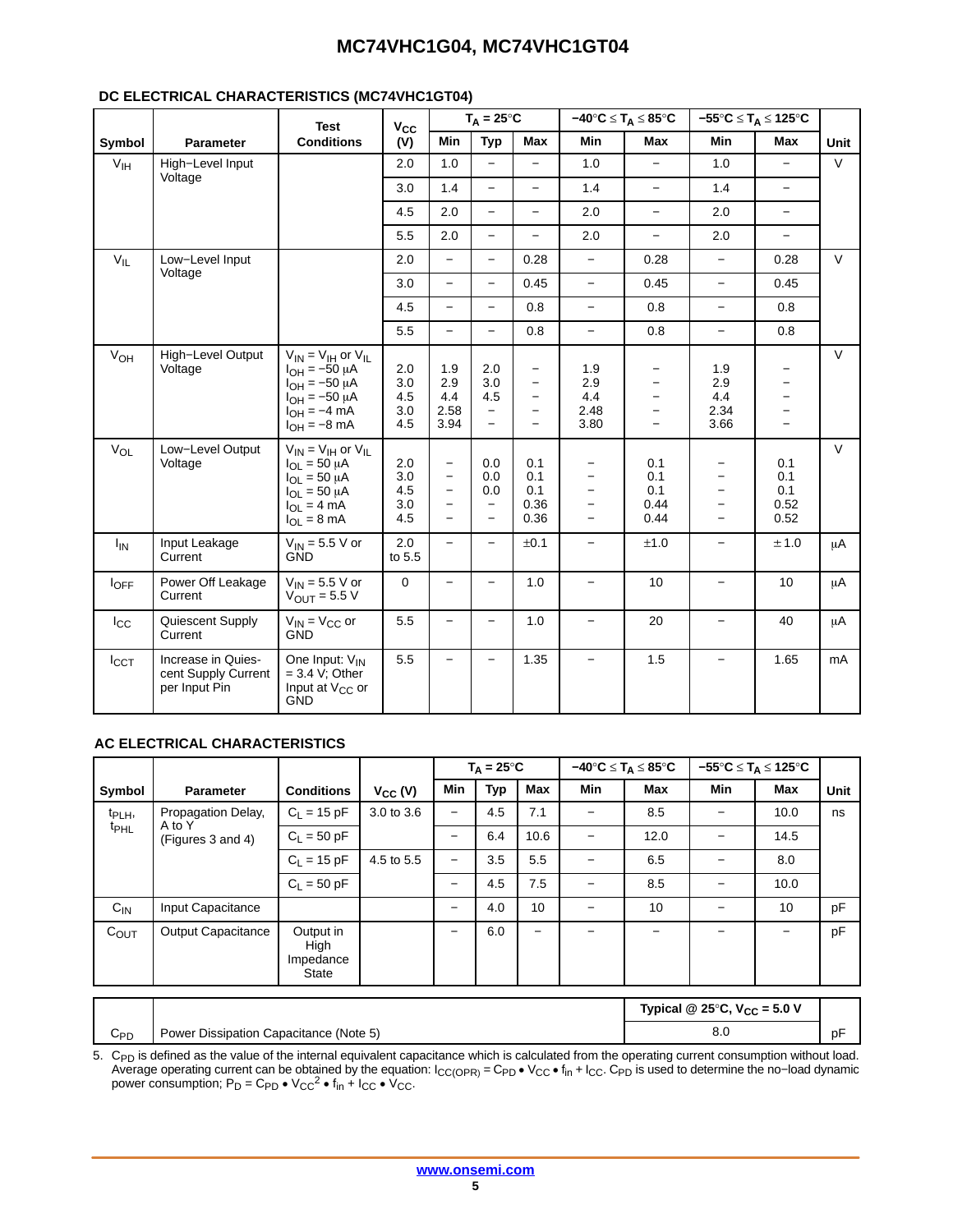<span id="page-5-0"></span>

**Figure 3. Test Circuit**

 $R_{\text{I}}$  is  $Z_{\text{OUT}}$  of pulse generator (typically 50  $\Omega$ )

 $f = 1$  MHz

| <b>Test</b>         | <b>Switch</b><br><b>Position</b> | $C_L$ , pF                   | $R_L, \Omega$ |
|---------------------|----------------------------------|------------------------------|---------------|
| $t_{PLH} / t_{PHL}$ | Open                             | See AC Characteristics Table |               |
| $t_{PLZ}/t_{PZL}$   | $V_{\rm CC}$                     |                              | 1 k           |
| $tpHZ$ / $tpZH$     | GND                              |                              | 1 k           |

X = Don't Care





### **Figure 4. Switching Waveforms**

|                     |                     | $V_{\text{mo}}$                     |                        |                    |
|---------------------|---------------------|-------------------------------------|------------------------|--------------------|
| V <sub>CC</sub> , V | $V_{\text{mi}}$ , V | t <sub>PLH</sub> , t <sub>PHL</sub> | tpzL, tpLz, tpzH, tpHz | V <sub>Y</sub> , V |
| 3.0 to 3.6          | $V_{\rm CC}$ /2     | $V_{\rm CC}/2$                      | $V_{CC}/2$             | 0.3                |
| 4.5 to 5.5          | $V_{\rm CC}$ /2     | $V_{CC}/2$                          | $V_{CC}/2$             | 0.3                |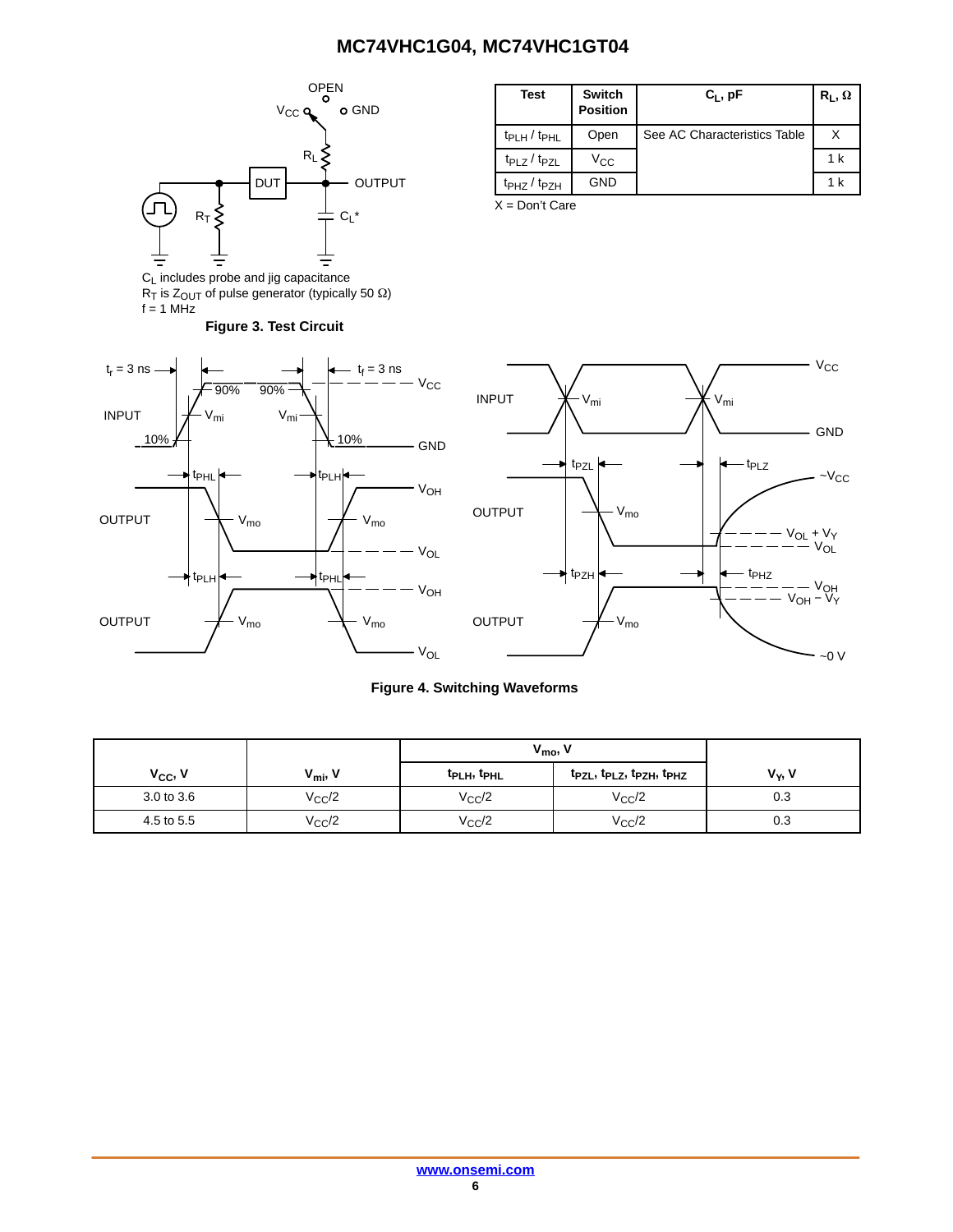### <span id="page-6-0"></span>**ORDERING INFORMATION**

| <b>Device</b>                          | <b>Packages</b>         | <b>Specific Device</b><br>Code | <b>Pin 1 Orientation</b><br>(See below) | Shipping <sup>+</sup> |
|----------------------------------------|-------------------------|--------------------------------|-----------------------------------------|-----------------------|
| MC74VHC1G04DFT1G                       | <b>SC-88A</b>           | V <sub>5</sub>                 | Q2                                      | 3000 / Tape & Reel    |
| MC74VHC1G04DFT2G                       | $SC-88A$                | V <sub>5</sub>                 | Q4                                      | 3000 / Tape & Reel    |
| MC74VHC1G04DFT2G-L22038**              | <b>SC-88A</b>           | V <sub>5</sub>                 | Q4                                      | 3000 / Tape & Reel    |
| NLVVHC1G04DFT1G*                       | <b>SC-88A</b>           | V <sub>5</sub>                 | Q2                                      | 3000 / Tape & Reel    |
| NLVVHC1G04DFT2G*                       | $SC-88A$                | V <sub>5</sub>                 | Q4                                      | 3000 / Tape & Reel    |
| M74VHC1GT04DFT1G                       | $SC-88A$                | <b>VK</b>                      | Q2                                      | 3000 / Tape & Reel    |
| M74VHC1GT04DFT2G                       | $SC-88A$                | <b>VK</b>                      | Q4                                      | 3000 / Tape & Reel    |
| M74VHC1GT04DFT2G-L22038**              | <b>SC-88A</b>           | <b>VK</b>                      | Q4                                      | 3000 / Tape & Reel    |
| M74VHC1GT04DFT3G                       | $SC-88A$                | <b>VK</b>                      | Q2                                      | 10000 / Tape & Reel   |
| NLVVHC1GT04DFT1G*                      | <b>SC-88A</b>           | <b>VK</b>                      | Q2                                      | 3000 / Tape & Reel    |
| NLVVHC1GT04DFT2G*                      | <b>SC-88A</b>           | <b>VK</b>                      | Q <sub>4</sub>                          | 3000 / Tape & Reel    |
| MC74VHC1G04DBVT1G                      | $SC-74A$                | V <sub>5</sub>                 | Q4                                      | 3000 / Tape & Reel    |
| MC74VHC1GT04DBVT1G                     | $SC-74A$                | <b>VK</b>                      | Q4                                      | 3000 / Tape & Reel    |
| MC74VHC1G04DTT1G**                     | TSOP-5                  | V <sub>5</sub>                 | Q <sub>4</sub>                          | 3000 / Tape & Reel    |
| M74VHC1GT04DTT1G**                     | TSOP-5                  | <b>VK</b>                      | Q4                                      | 3000 / Tape & Reel    |
| NLVVHC1GT04DTT1G*                      | TSOP-5                  | <b>VK</b>                      | Q <sub>4</sub>                          | 3000 / Tape & Reel    |
| MC74VHC1G04XV5T2G<br>(In Development)  | SOT-553                 | <b>TBD</b>                     | Q4                                      | 4000 / Tape & Reel    |
| MC74VHC1GT04XV5T2G<br>(In Development) | SOT-553                 | <b>TBD</b>                     | Q4                                      | 4000 / Tape & Reel    |
| MC74VHC1G04P5T5G                       | SOT-953                 | D                              | Q2                                      | 8000 / Tape & Reel    |
| MC74VHC1G04P5T5G-L22088**              | SOT-953                 | D                              | Q2                                      | 8000 / Tape & Reel    |
| MC74VHC1GT04P5T5G                      | SOT-953                 | L                              | Q2                                      | 8000 / Tape & Reel    |
| MC74VHC1GT04P5T5G-L22088**             | SOT-953                 | L                              | Q2                                      | 8000 / Tape & Reel    |
| MC74VHC1G04MU1TCG                      | UDFN6, 1.45 x 1.0, 0.5P | F                              | Q <sub>4</sub>                          | 3000 / Tape & Reel    |
| MC74VHC1GT04MU1TCG                     | UDFN6, 1.45 x 1.0, 0.5P | P                              | Q4                                      | 3000 / Tape & Reel    |
| MC74VHC1G04MU2TCG                      | UDFN6, 1.2 x 1.0, 0.4P  | R                              | Q <sub>4</sub>                          | 3000 / Tape & Reel    |
| MC74VHC1GT04MU2TCG<br>(In Development) | UDFN6, 1.2 x 1.0, 0.4P  | Ν                              | Q4                                      | 3000 / Tape & Reel    |
| MC74VHC1G04MU3TCG                      | UDFN6, 1.0 x 1.0, 0.35P | P                              | Q <sub>4</sub>                          | 3000 / Tape & Reel    |
| MC74VHC1GT04MU3TCG<br>(In Development) | UDFN6, 1.0 x 1.0, 0.35P | TBD                            | Q4                                      | 3000 / Tape & Reel    |

†For information on tape and reel specifications, including part orientation and tape sizes, please refer to our Tape and Reel Packaging Specifications Brochure, BRD8011/D.

\*NLV Prefix for Automotive and Other Applications Requiring Unique Site and Control Change Requirements; AEC−Q100 Qualified and PPAP Capable.

\*\*Please refer to NLV specifications for this device.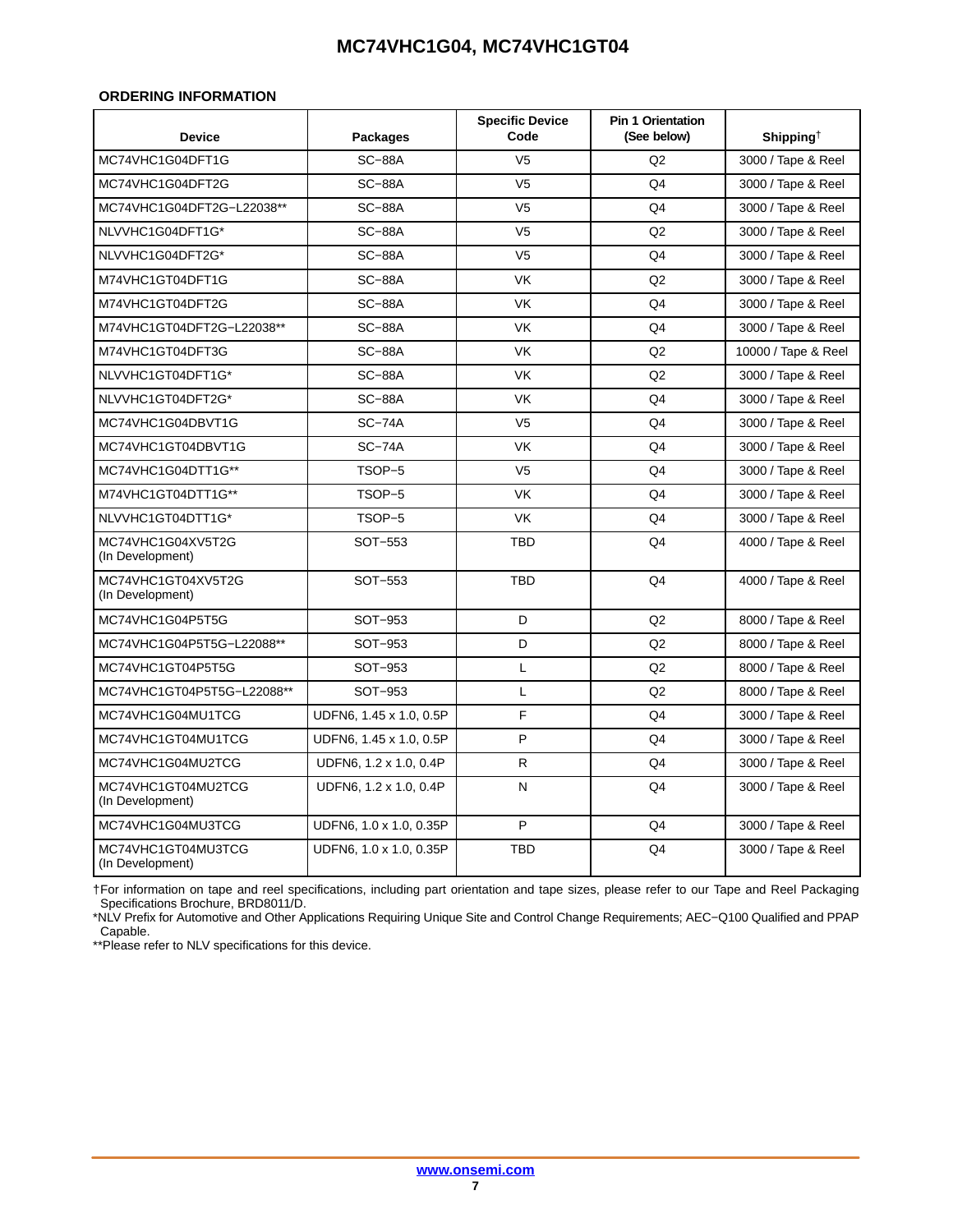**Pin 1 Orientation in Tape and Reel**

**Direction of Feed** 

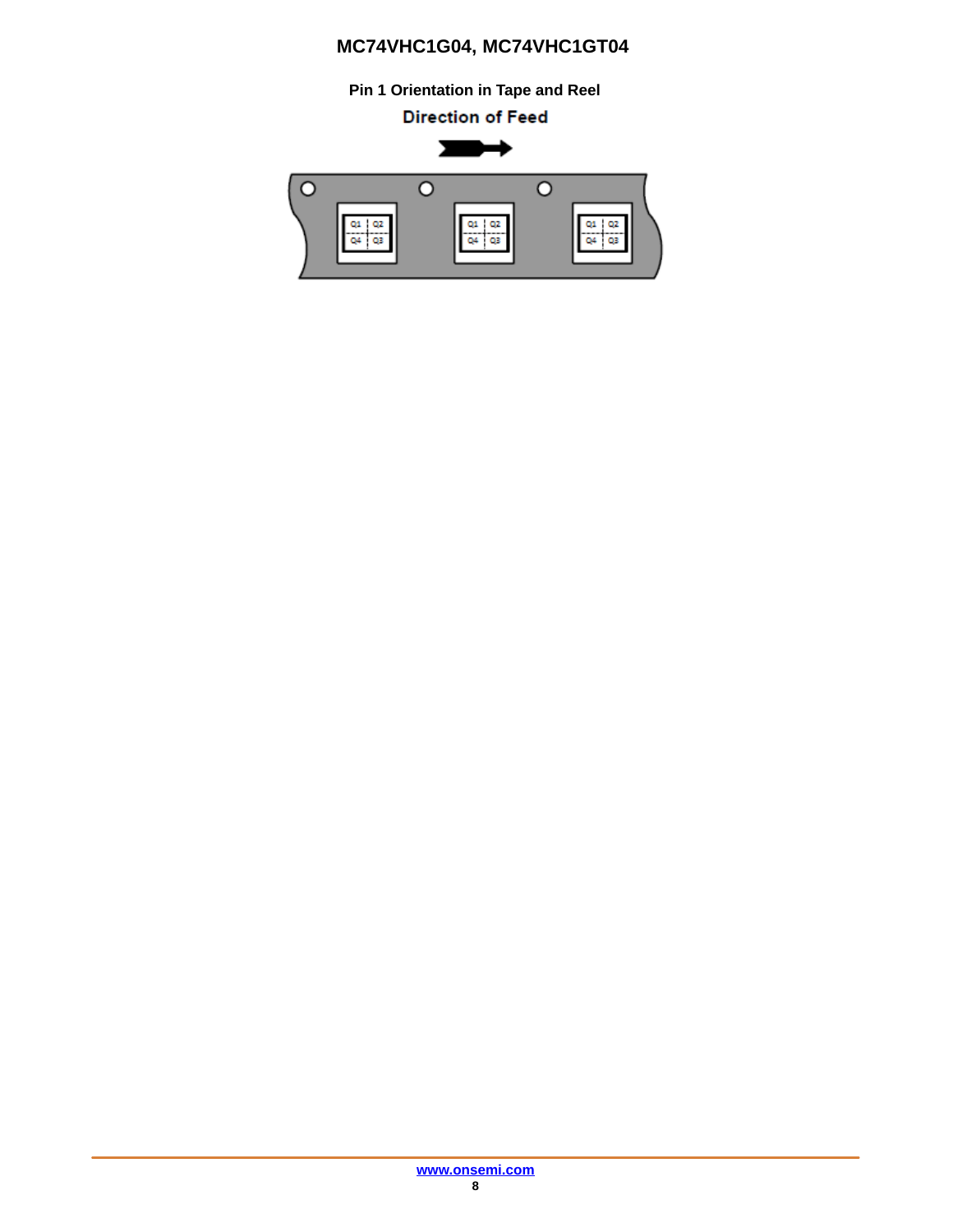### **PACKAGE DIMENSIONS**

**SC−88A (SC−70−5/SOT−353)** CASE 419A−02 ISSUE L







NOTES:

- 
- 1. DIMENSIONING AND TOLERANCING PER ANSI Y14.5M, 1982. 2. CONTROLLING DIMENSION: INCH.
- 

3. 419A−01 OBSOLETE. NEW STANDARD 419A−02. 4. DIMENSIONS A AND B DO NOT INCLUDE MOLD FLASH, PROTRUSIONS, OR GATE BURRS.

|     | <b>INCHES</b> |            | <b>MILLIMETERS</b> |          |
|-----|---------------|------------|--------------------|----------|
| DIM | MIN           | <b>MAX</b> | <b>MIN</b>         | MAX      |
| Α   | 0.071         | 0.087      | 1.80               | 2.20     |
| в   | 0.045         | 0.053      | 1.15               | 1.35     |
| C   | 0.031         | 0.043      | 0.80               | 1.10     |
| D   | 0.004         | 0.012      | 0.10               | 0.30     |
| G   | 0.026 BSC     |            | 0.65 BSC           |          |
| н   |               | 0.004      |                    | 0.10     |
| J.  | 0.004         | 0.010      | 0.10               | 0.25     |
| ĸ   | 0.004         | 0.012      | 0.10               | 0.30     |
| N   | 0.008 REF     |            |                    | 0.20 REF |
| S   | 0.079         | 0.087      | 2.00               | 2.20     |

**SOLDER FOOTPRINT\***

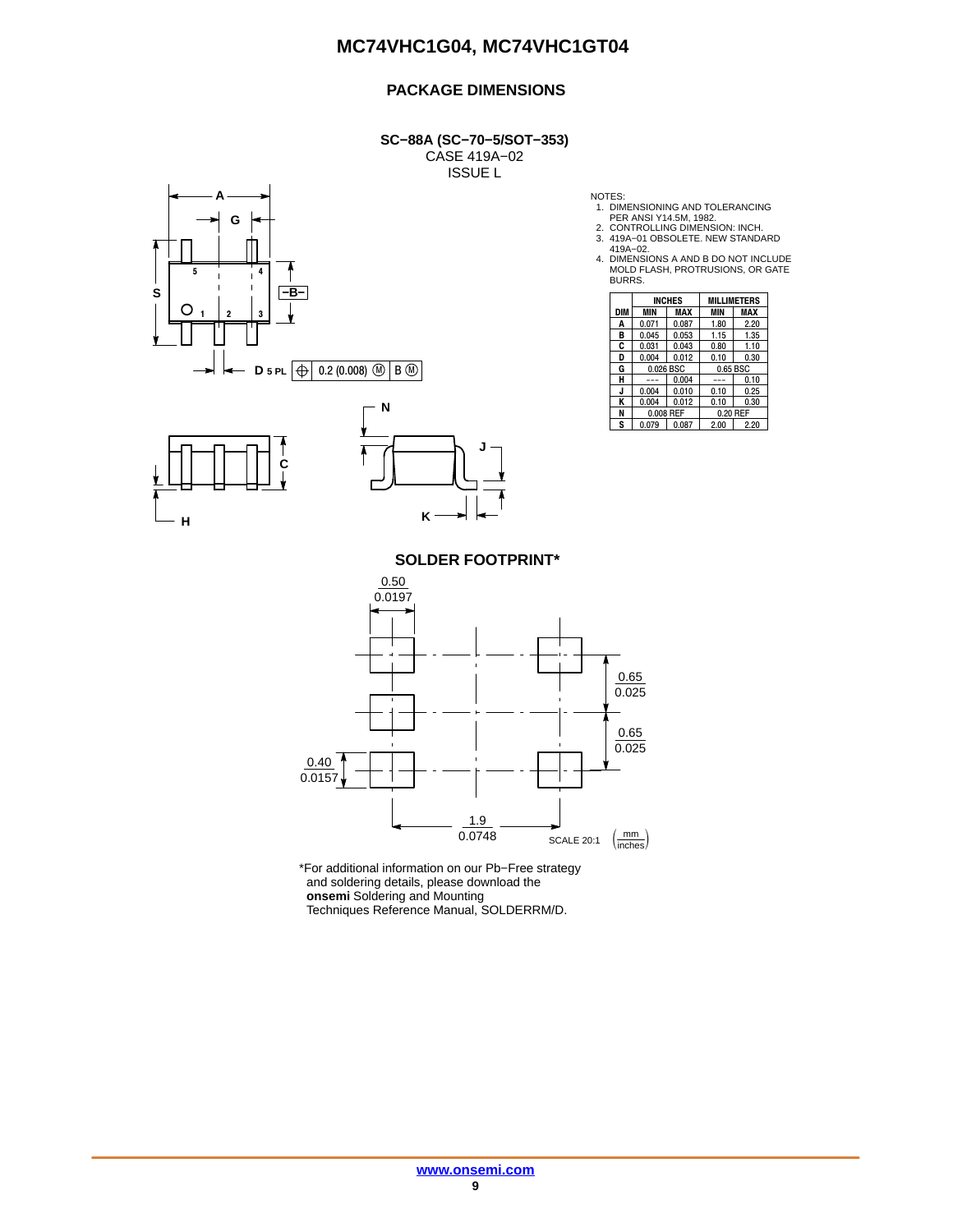### **PACKAGE DIMENSIONS**

**SC−74A** CASE 318BQ ISSUE B



↓ प्राप्तम **C SEATING PLANE SIDE VIEW**

**c END VIEW** NOTES:

1. DIMENSIONING AND TOLERANCING PER ASME<br>214.5M, 1994.<br>2. CONTROLLING DIMENSION: MILLIMETERS.<br>3. MAXIMUM LEAD THICKNESS INCLUDES LEAD FINISH<br>THICKNESS. MINIMUM LEAD THICKNESS IS THE

MINIMUM THICKNESS OF BASE MATERIAL. 4. DIMENSIONS A AND B DO NOT INCLUDE MOLD FLASH, PROTRUSIONS, OR GATE BURRS. MOLD FLASH, PROTRUSIONS, OR GATE BURRS SHALL NOT EXCEED 0.15 PER SIDE.

|                | <b>MILLIMETERS</b> |         |  |
|----------------|--------------------|---------|--|
| <b>DIM</b>     | MIN                | MAX     |  |
| А              | 0.90               | 1.10    |  |
| A1             | 0.01               | 0.10    |  |
| b              | 0.25               | 0.50    |  |
| c              | 0.10               | 0.26    |  |
| D              | 2.85               | 3.15    |  |
| E              | 2.50               | 3.00    |  |
| E <sub>1</sub> | 1.35               | 1.65    |  |
| e              | 0.95 BSC           |         |  |
| L              | 0.20               | 0.60    |  |
|                | $\circ$            | O<br>10 |  |

**SOLDERING FOOTPRINT\* RECOMMENDED**

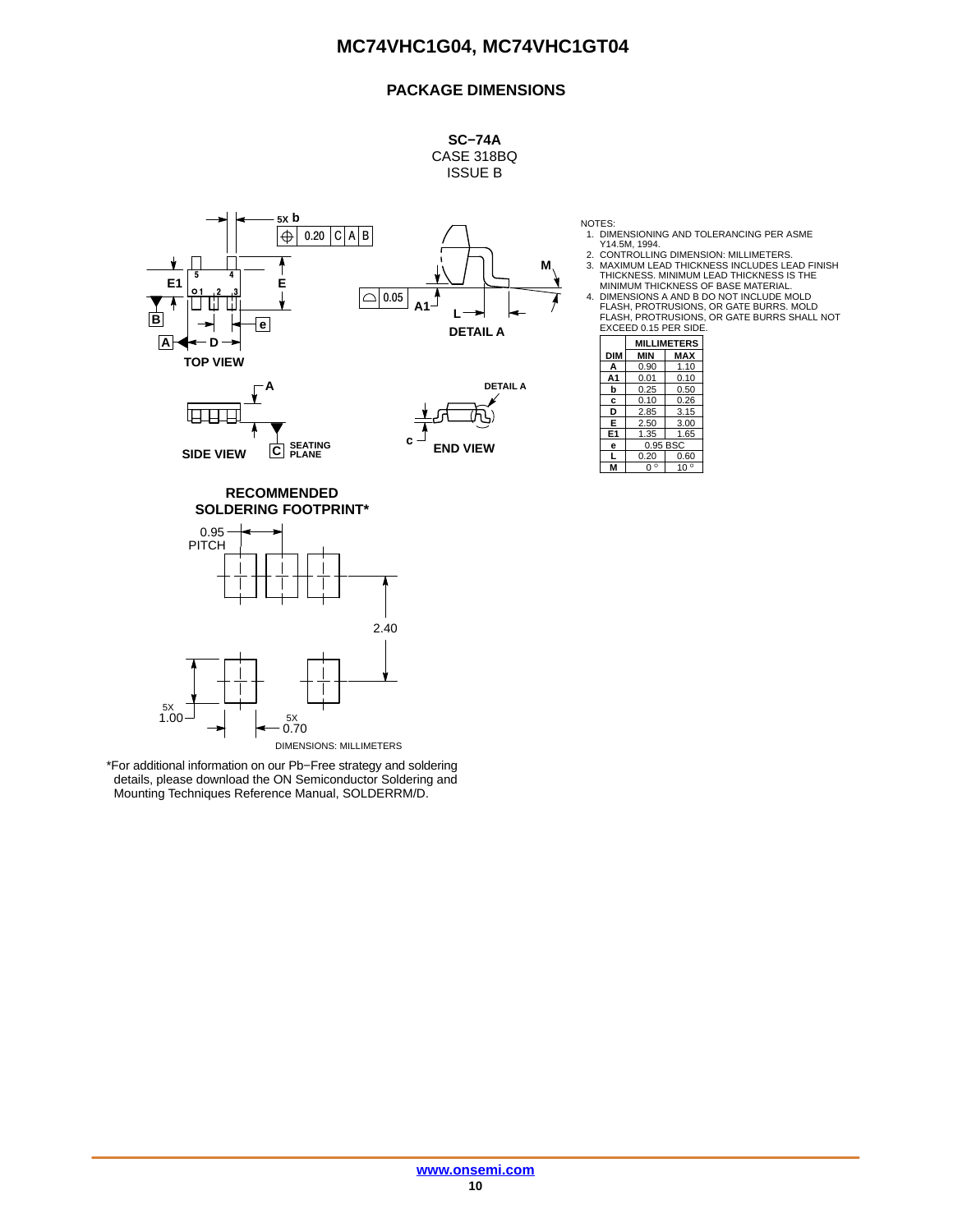### **PACKAGE DIMENSIONS**

**TSOP−5** CASE 483−02 ISSUE N

**M**

- NOTES: 1. DIMENSIONING AND TOLERANCING PER ASME Y14.5M, 1994. 2. CONTROLLING DIMENSION: MILLIMETERS.
- 3. MAXIMUM LEAD THICKNESS INCLUDES LEAD FINISH THICKNESS. MINIMUM LEAD THICKNESS IS THE
- MINIMUM THICKNESS OF BASE MATERIAL.<br>4. DIMENSIONS A AND B DO NOT INCLUDE MOLD<br>FLASH, PROTRUSIONS, OR GATE BURRS. MOLD<br>LASH, PROTRUSIONS, OR GATE BURRS SHALL NOT<br>EXCEED 0.15 PER SIDE. DIMENSION A.
- 
- 5. OPTIONAL CONSTRUCTION: AN ADDITIONAL TRIMMED LEAD IS ALLOWED IN THIS LOCATION. TRIMMED LEAD NOT TO EXTEND MORE THAN 0.2 FROM BODY.

|            | <b>MILLIMETERS</b> |              |  |
|------------|--------------------|--------------|--|
| <b>DIM</b> | <b>MIN</b>         | MAX          |  |
| А          | 2.85               | 3.15         |  |
| в          | 1.35               | 1.65         |  |
| С          | 0.90               | 1.10         |  |
| D          | 0.25               | 0.50         |  |
| G          | 0.95 BSC           |              |  |
| н          | 0.01               | 0.10         |  |
|            | 0.10               | 0.26         |  |
| κ          | 0.20               | 0.60         |  |
| м          | $\circ$<br>O       | $10^{\circ}$ |  |
| s          | 2.50               | 3.00         |  |







**DETAIL Z**

**K**

**SOLDERING FOOTPRINT\***

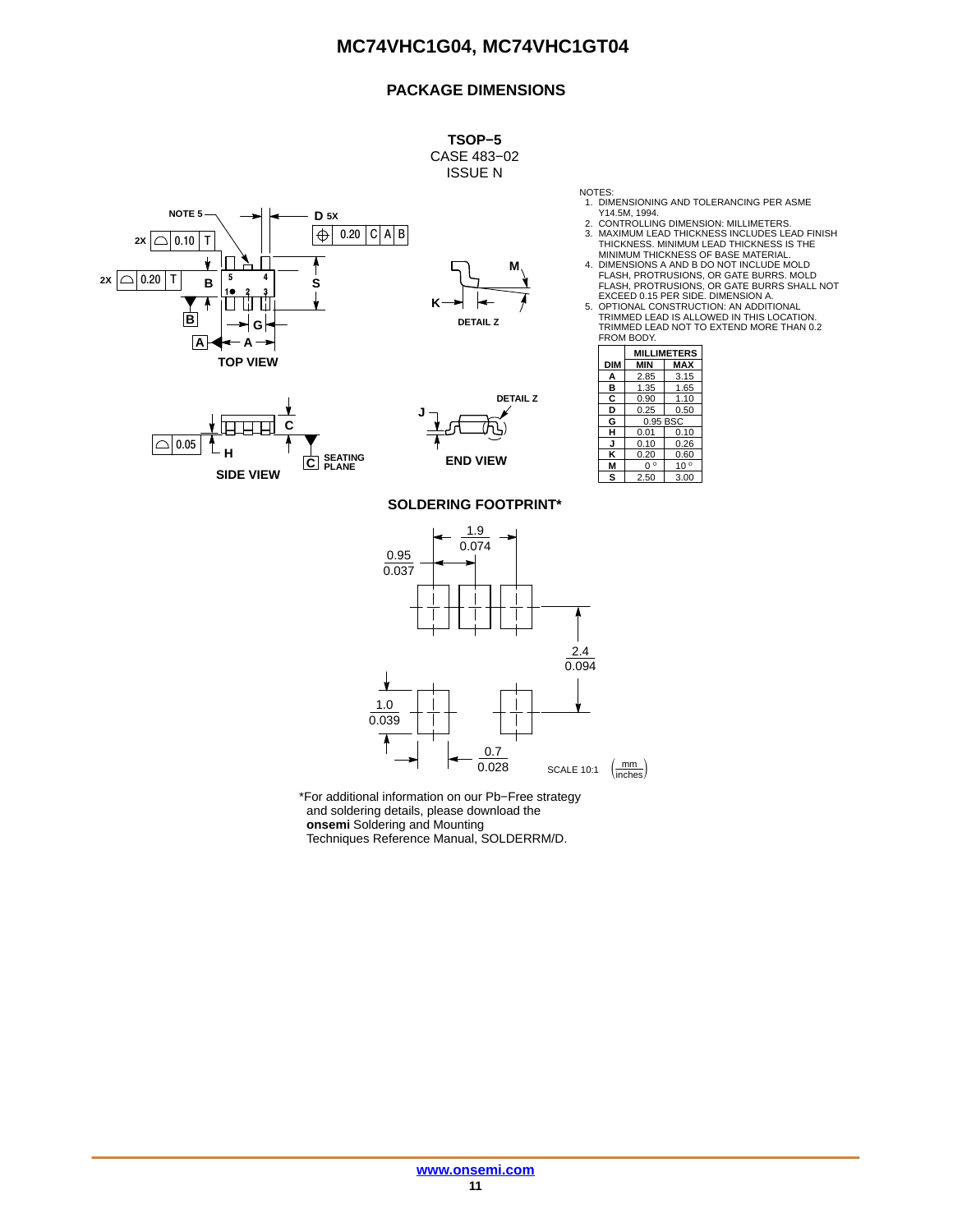### **PACKAGE DIMENSIONS**

**SOT−553, 5 LEAD** CASE 463B ISSUE C





NOTES:<br>1. DIMENSIONING AND TOLERANCING PER ANSI Y14.5M, 1982.<br>2. CONTROLLING DIMENSION: MILLIMETERS<br>3. MAXIMUM LEAD THICKNESS INCLUDES LEAD FINISH<br>THICKNESS. MINIMUM LEAD TO THICKNESS IS THE MINIMUM<br>THICKNESS OF BASE MATER

|            | <b>MILLIMETERS</b> |            |            |            | <b>INCHES</b> |            |
|------------|--------------------|------------|------------|------------|---------------|------------|
| <b>DIM</b> | <b>MIN</b>         | <b>NOM</b> | <b>MAX</b> | <b>MIN</b> | <b>NOM</b>    | <b>MAX</b> |
| А          | 0.50               | 0.55       | 0.60       | 0.020      | 0.022         | 0.024      |
| b          | 0.17               | 0.22       | 0.27       | 0.007      | 0.009         | 0.011      |
| c          | 0.08               | 0.13       | 0.18       | 0.003      | 0.005         | 0.007      |
| D          | 1.55               | 1.60       | 1.65       | 0.061      | 0.063         | 0.065      |
| Е          | 1.15               | 1.20       | 1.25       | 0.045      | 0.047         | 0.049      |
| е          |                    | 0.50 BSC   |            |            | 0.020 BSC     |            |
|            | 0.10               | 0.20       | 0.30       | 0.004      | 0.008         | 0.012      |
| HΕ         | 1.55               | 1.60       | 1.65       | 0.061      | 0.063         | 0.065      |

#### **SOLDERING FOOTPRINT\***

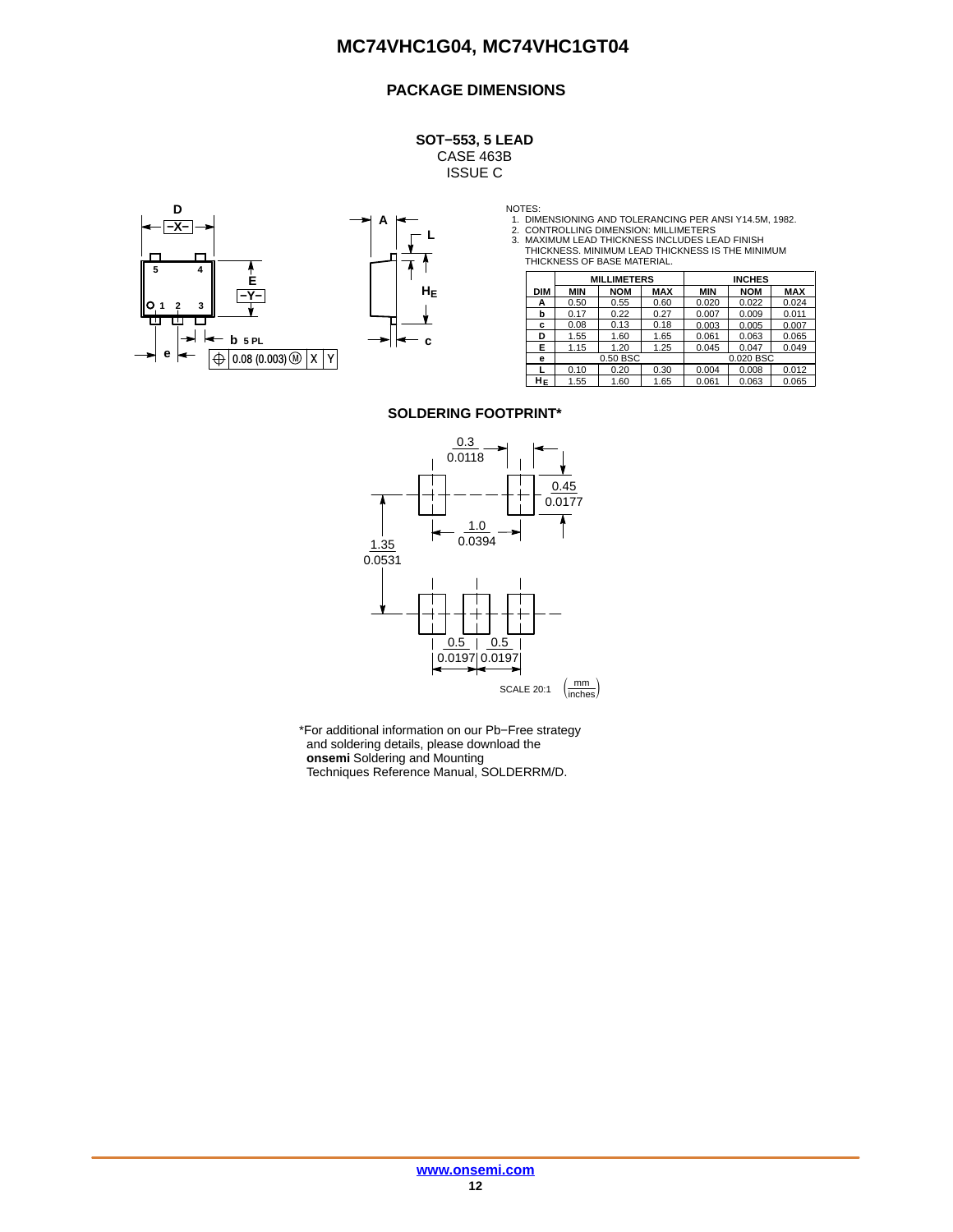### **PACKAGE DIMENSIONS**

**SOT−953** CASE 527AE ISSUE E



**TOP VIEW**





NOTES:<br>
1. DIMENSIONING AND TOLERANCING PER ASME<br>
2. CONTROLLING DIMENSION: MILLIMETERS<br>
2. CONTROLLING DIMENSION: MILLIMETERS<br>
3. MAXIMUM LEAD THICKNESS INCLUDES LEAD<br>
FINISH. MINIMUM LEAD THICKNESS IS THE<br>
MINIMUM THICKN

|                | <b>MILLIMETERS</b> |            |            |
|----------------|--------------------|------------|------------|
| <b>DIM</b>     | <b>MIN</b>         | <b>NOM</b> | <b>MAX</b> |
| A              | 0.34               | 0.37       | 0.40       |
| b              | 0.10               | 0.15       | 0.20       |
| C              | 0.07               | 0.12       | 0.17       |
| D              | 0.95               | 1.00       | 1.05       |
| Е              | 0.75               | 0.80       | 0.85       |
| e              | 0.35 BSC           |            |            |
| HЕ             | 0.95               | 1.00       | 1.05       |
| L              | 0.175 REF          |            |            |
| L <sub>2</sub> | 0.05               | 0.10       | 0.15       |
| L3             |                    |            | 0.15       |

#### **SOLDERING FOOTPRINT\***



DIMENSIONS: MILLIMETERS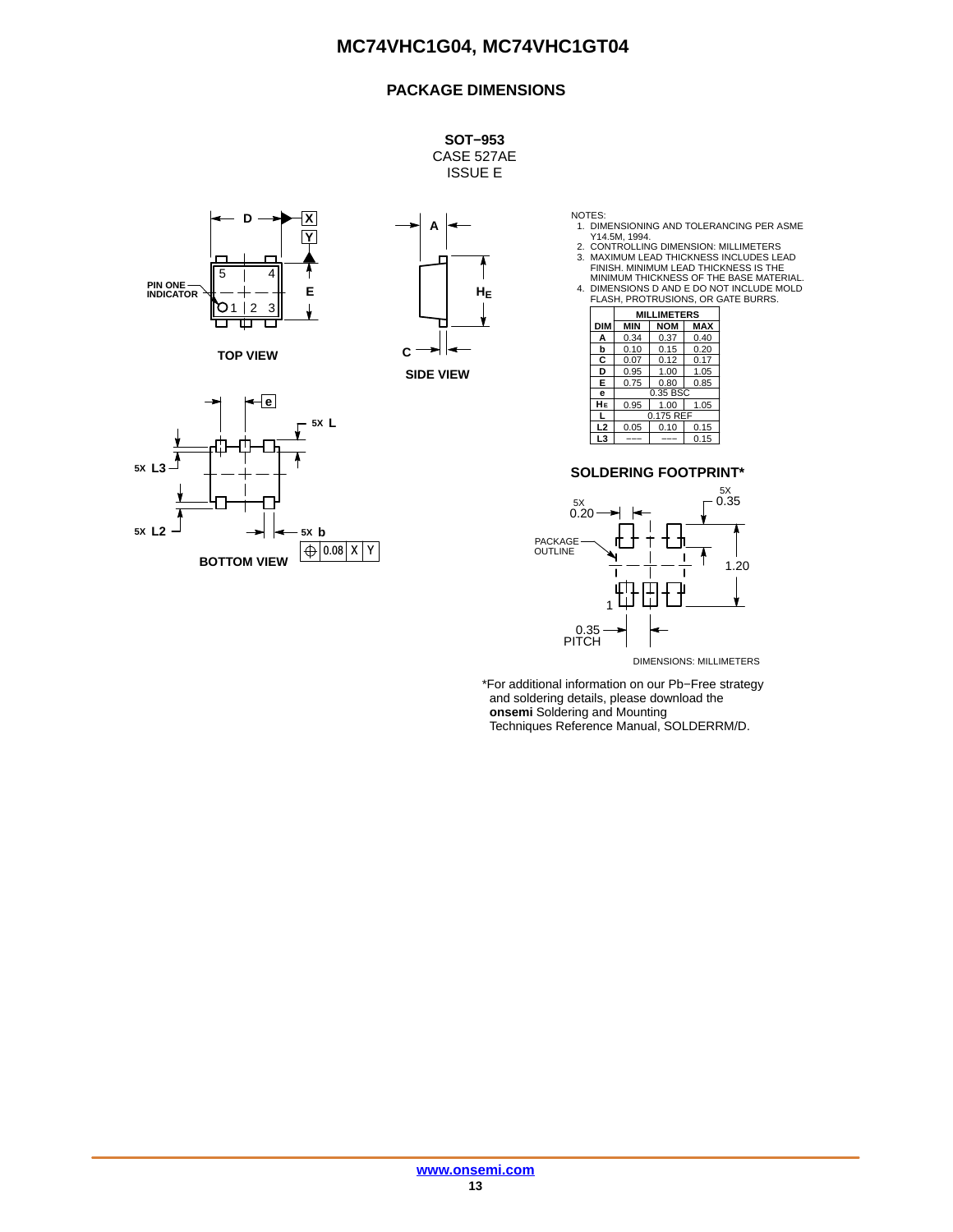### **PACKAGE DIMENSIONS**

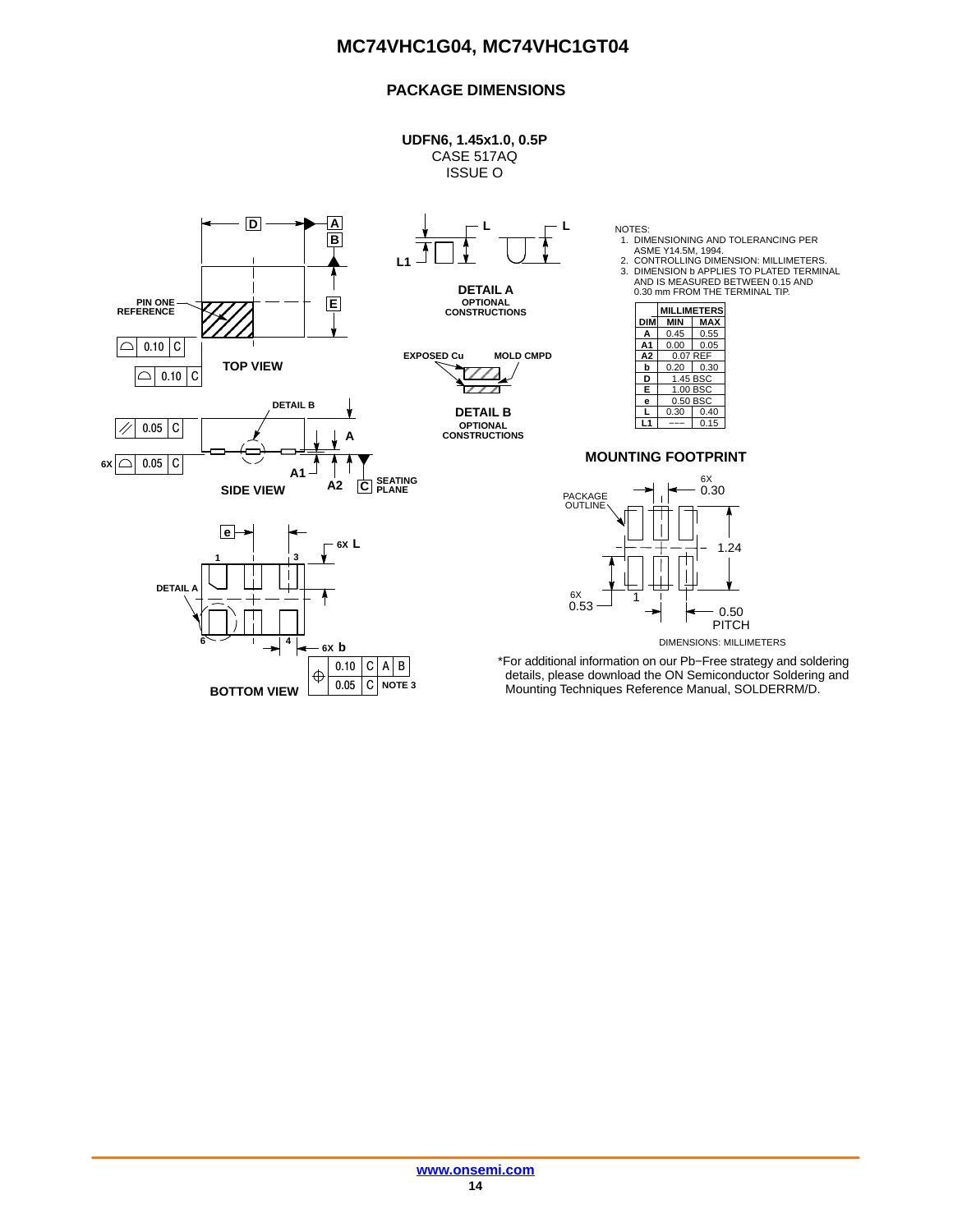### **PACKAGE DIMENSIONS**